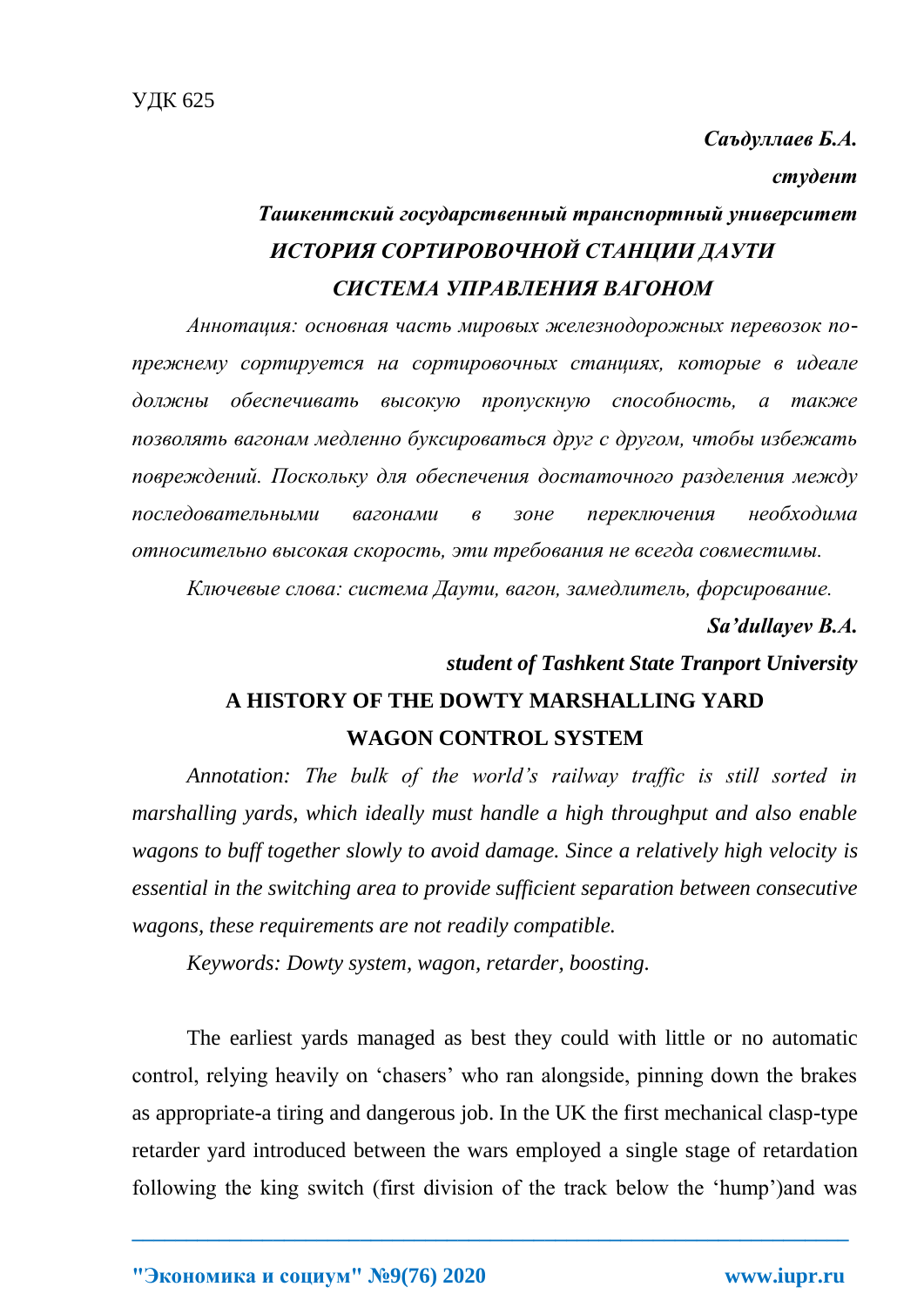manually controlled. The system eventually developed to incorporate secondary retarders also, usually serving about six sidings each. Individual sidings control, though preferable, was generally ruled out on cost. These latter yards often employed automatic control to take into account wagon weight, rolling resistance and wind forces, but even this sophistication could not compensate for a system inherently unsuited to the duty. The difficulties become clear when it is realized that from the hump to the end of the siding may amount to half a mile or more. In all weathers, to control accurately the motion of a wagon running under gravity over a long distance by the application of braking forces at two distinct and fixed points only, is clearly impossible. Indeed, tests conducted by British Rail at Temple Mills and Margam revealed that only 30 per cent of wagons buffered-up within the designed speed range of 0-2.13 m/s (0-7 ft/s); 20 per cent stopped short and 50 per cent collided at unacceptable velocities **(1).** Apart from delays due to short-runners, much damage to rolling stock occurred from high-speed impacts, this in 1960 being computed at over  $&1000000$  per annum in the UK, to say nothing of damage to freight. This figure may sound high but no worker subjected to the non-stop resounding crashes inseparable from such yards would doubt it. Against this background, in the autumn of 1958 the author turned his attention to a radically new approach **(2).** The company by which he was employed was currently manufacturing its own design of hydraulic buffers for freight wagons and was thus well equipped to enter the new market. At this period the UK possessed no less than 1250000 wagons of all sorts and origins, a quantity exceeding the whole of Continental Europe.

**2 General approach** The concept consisted of controlling wagon speeds over virtually the whole journey through the yard by means of hydraulic devicesdispersed along the rails. Suchan aim promised the maximum possible performance, coupled with zero damage, although the potential took a number of years to realize fully for reasons explained later. The history and development of the Dowty wagon control system falls naturally into two parts, the original concept which relied heavily on power-assistance, and the present simplified version which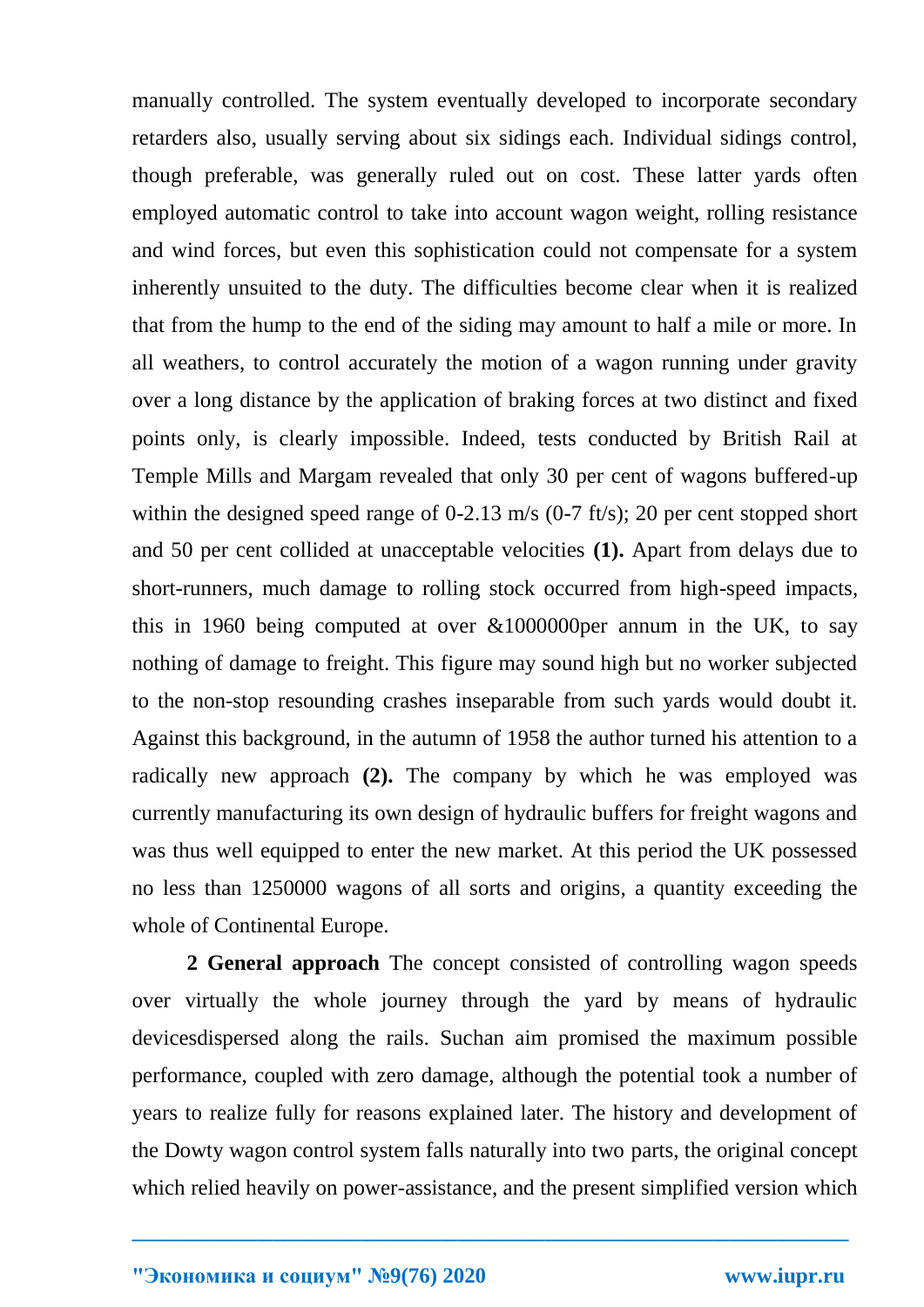in virtually every instance is powered entirely by gravity, thus providing great reductions in capital and operating costs. Firstly however, it is necessary briefly to explain the gradient profiles for a Dowty yard and to note how they differ from the conventional approach with clasp-type retarders. Optimum profile compared with a clasp retarder installation, using primary and secondary units, and the higher 'hump' in the latter will be noted. This is necessary because a much greater speed through the switching area is essential to prevent catch-ups where wagons of widely differing rolling resistance and wind resistance are running purely under gravity and without external control. The constant gradient through the switching area in the Dowty system is sufficient to maintain virtually all wagons at the design velocity, the retarders limiting the speed to the required figure. Just inside the sidings a closely packed group of low-speed retarders, known. As deceleration units, are fitted in order to reduce rapidly the speed of incoming wagons to an acceptable value for buffing. Taking the yard as a whole, the actual determination of gradients and disposition of units on the track is an involved and complicated procedure worthy of a paper in itself, that cannot be described here. Suffice it to say that the early methods of manual calculation combined with 'inspired guesswork' have given way to sophisticated computer techniques thus saving a great deal of labour in the process.



**\_\_\_\_\_\_\_\_\_\_\_\_\_\_\_\_\_\_\_\_\_\_\_\_\_\_\_\_\_\_\_\_\_\_\_\_\_\_\_\_\_\_\_\_\_\_\_\_\_\_\_\_\_\_\_\_\_\_\_\_\_\_\_\_\_\_**

**"Экономика и социум" №9(76) 2020 www.iupr.ru**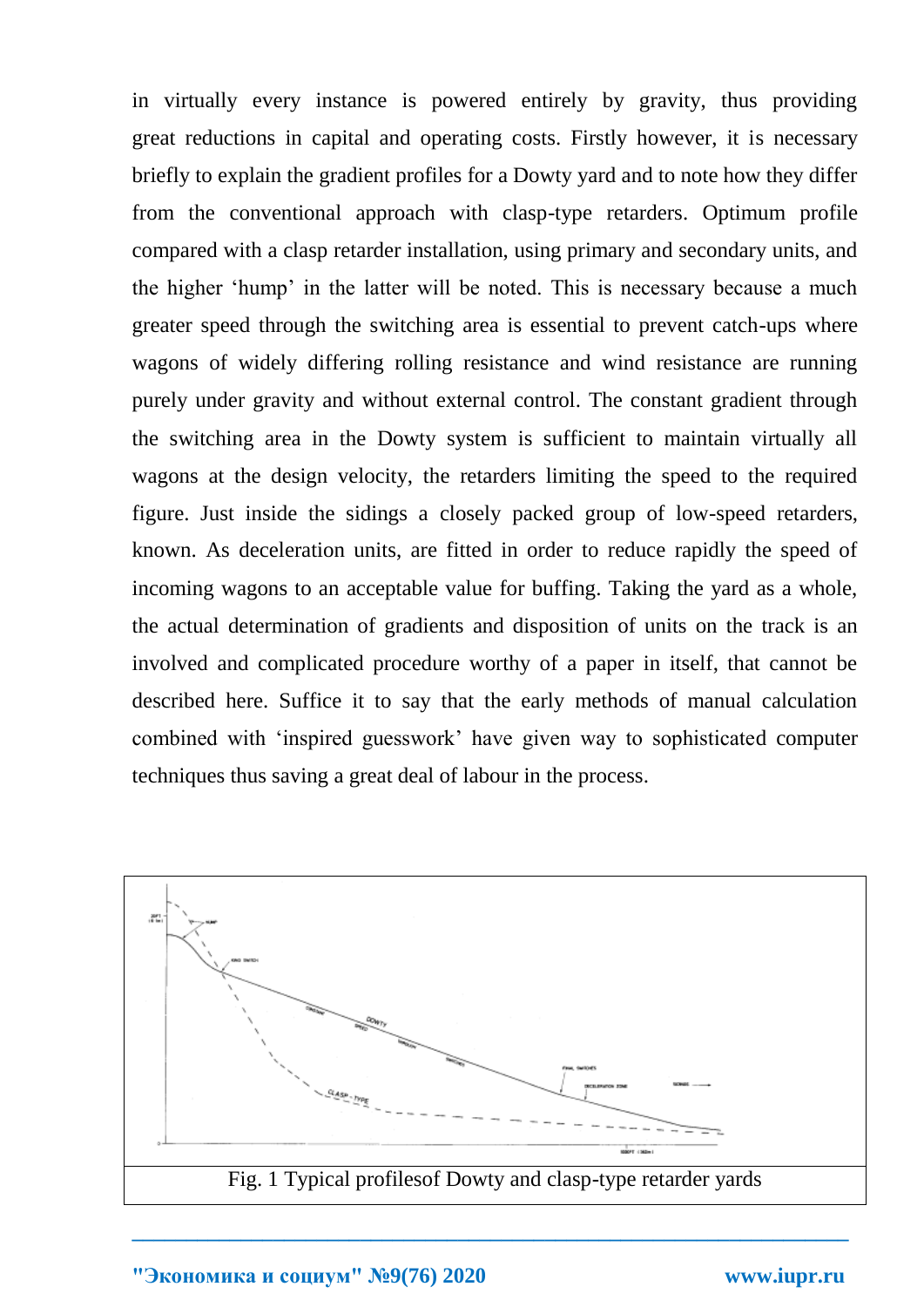**3 The hydraulic booster/retarder** In the 1950s most rolling stock in this country ran on grease-box axle bearings, the efficiency of which, when well maintained, unfortunately did not compensate for shortcomings when neglected. The resulting wide scatter of rollability (rolling resistance) ruled out a purely gravity operated yard because of the excessive requirement for retarding capacity to cater for heavily laden good-running wagons. A boosting feature was thus essential to permit the use of lesser gradients. Ideally the hydraulic device should perform either a boost or retard function, depending on the speed of the wagon.For such a requirement the unit should accelerate all wagons running below a certain critical speed, and decelerate all those running faster. Typically this was *3.66* m/s (12 ft/s) in the switching area and 0.90 m/s **(3** ft/s) in the sidings. There was also a further requirement that sidings units must be directionsensitive, so that wagons recoiling after impact would not be boosted back up the line. The energy for boosting was to derive from a hydraulic power source, 100 bar (1500 lbf/in2) being the chosen pressure. The upthrust would be 14tonnes limited by the axle-loading of the lightest wagons in service. Even on paper, to meet such a specification was no easy matter, and for a time appeared impossible. On being impacted by the wheel flange, the unit had.

**3.1 Mode of operation** For boosting, a slowmovingwagon in driving the piston down, did not create enough flowto close the speed valve, and the displaced oil passed into the return (lowpressure) line, maintained at **5.5** bar (80 lbf/in2). At the bottom of the stroke the sleeve valve was pushed open, admitting high-pressure oil which closed the speed valve and provided thrust for boosting. Finally, a lostmotion device retrieved the sleeve valve to cut off the high-pressure supply. For retarding, the higher wagon velocity closed the speed valve, the oil being displaced via the relief valve. At the bottom of the stroke the sleeve valve again opened but to no avail since the internal pressure had motivated a shuttle valve to isolate the high-pressure supply. On the up-stroke the speed valve opened, admitting low-pressure oil to push the piston upwards. The shuttle valve could not return because the sleeve valve had sealed the appropriate port. At the top of the